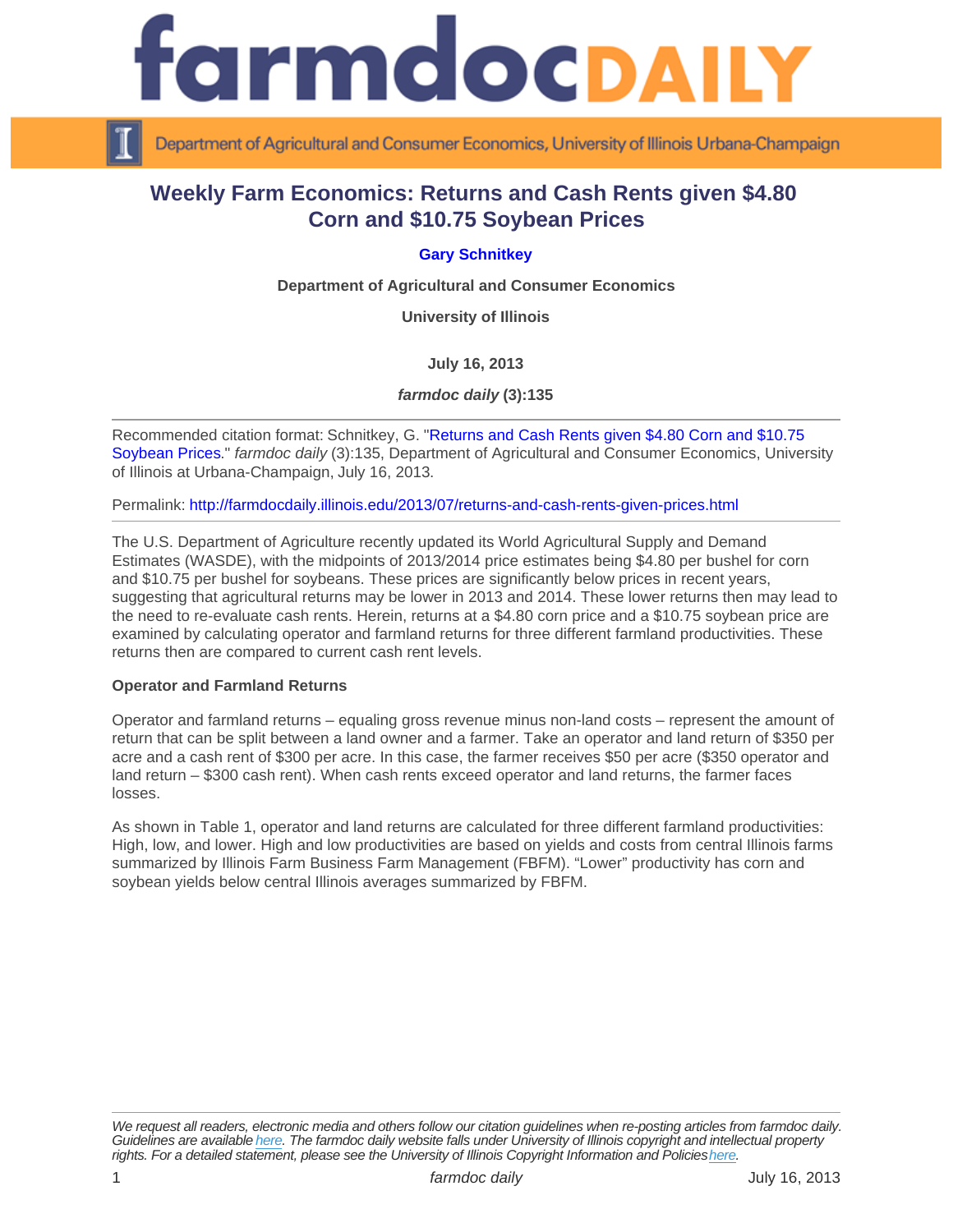For high productivity farmland, corn yield is expected to be 195 bushel per acre, resulting in \$936 gross revenue given a \$4.80 corn price. Subtracting \$563 of non-land costs gives an operator and land return for corn of \$373 per acre. Soybeans are expected to yield 56 bushels per acre, resulting in \$602 of gross revenue at a \$10.75 soybean price. Subtracting \$350 of non-land costs from \$602 gross revenue gives \$252 of operator and land return for soybeans. Herein, two-thirds of the acres are assumed to be planted to corn and one-third to soybeans. This crop mix gives \$333 of operator and land return per acre.

Operator and land returns are less for the remaining two land productivity classes. Low productivity farmland has a 183 bushel per acre corn yield and 53 bushels per acre soybean yield. Operator and land return for low productivity farmland is \$291 per acre (See Table 1). Lower productivity farmland has 160 bushel per acre corn yield, a 50 bushel per acre soybean yield, and a \$211 per acre cash rent.

### Comparison to Recent Average Cash Rents

On April 9th, a farmdocdaily post released estimates of 2013 cash rents on professionally managed farmland based on a survey conducted by the Illinois Society of Professional Farm Managers and Rural Appraisers (available [here\)](http://farmdocdaily.illinois.edu/2013/04/2013-cash-rents-managed-illinois.html). The midpoint cash rent is \$396 per acre for excellent qualify farmland with corn yield over 190 bushels. The \$396 per acre cash rent is above the \$333 operator and land return calculated above for high productivity farmland with a 195 bushels per acre expected corn yield.

The Illinois Society reports a 2013 midpoint cash rent of \$339 per acre for farmland with corn yields between 170 and 190 bushels per acre. Low productivity farmland with a 183 bushel per acre yield has an operator and land return of \$291 per acre (See Table 1). Similar to high productivity farmland, the current cash ret not \$339 per acre is above the \$291 per acre operator and farmland return.

The Illinois Society reported a 2013 midpoint cash rent of \$285 per acre for farmland with expected yield between 150 and 170 bushel per acre. In the calculations above, lower productivity farmland with a 160 bushel per acre corn yield has \$211 per acre of operator and land return (see Table 1). Similar to the higher productivity class, the \$285 per acre cash rent exceeds the \$211 operator and land return.

Professional farm managers tend to have above average cash rents. The USDA reports average cash rents by county (see this farmdocdaily article for a map [here](http://farmdocdaily.illinois.edu/2012/09/cash-rents-in-2012-and-2013.html)). A number of these average cash rents are near the above calculated operator and land returns, particularly in central Illinois. For example, average cash rent is \$324 per acre in Sangamon County, \$326 in Macon County, \$313 in Logan County. These averages are only slightly below the \$333 per acre operator and land return for high productivity farmland. Given that there is a wide range of rents summarized in an average county cash rent, there likely are a large number of cash rents above the operator and land returns shown in Table 1.